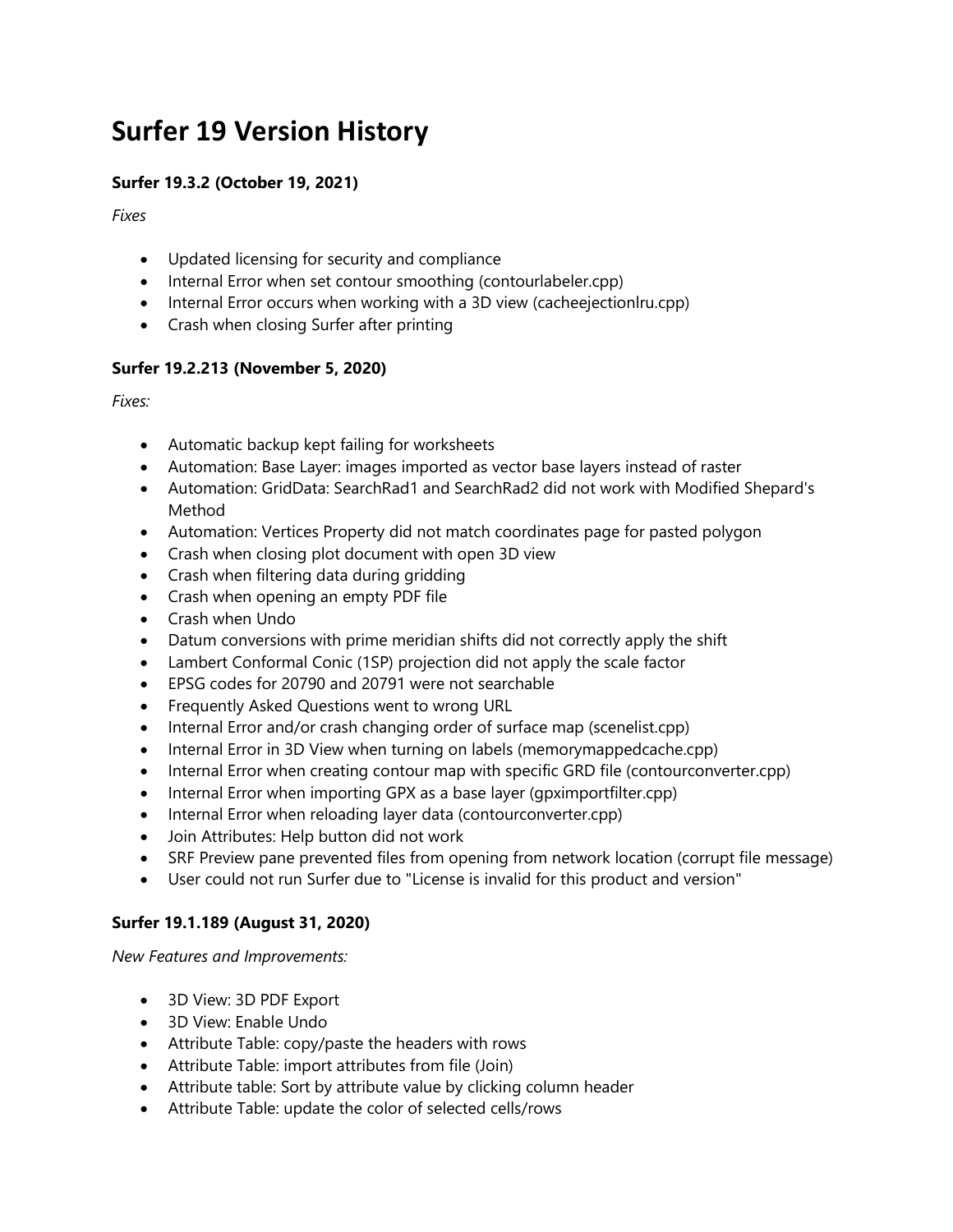- Base map: select only objects in base layer when in edit mode
- Convert grid-based layer types
- Coordinate System: Add CRTM05 (Costa Rica, EPSG 5367)
- Coordinate System: Add Palestine 1923 Palestine Belt and Palestine Grid (EPSG 28191, 28192)
- Coordinate System: add the FIPS code to each SPCS zone
- Copy/Paste Format: include Classed Post Map class mins/maxs
- Drag and Drop files into Surfer window to open as map
- EMF Export: rotated text is exported as polygons and polylines when exporting in map units (but not paper space) or paste as EMF
- File | Open: open files as a map instead of opening in Grid Editor or the Worksheet
- Grid operations: make "Add grid as layer to" checkbox persistent
- Make contouring faster with large grids
- New Base Symbology: Charts: Pie map
- Open more than one file at a time with File | Open (SRF, DAT, GRD)
- Post Map and Classed Post Map: add Data Exclusion Filter
- Post Map, Classed Post Map and Base from Data: Edit Data option to open data in the workshseet
- Save As dialog: remove extension from autofilled file names
- Share grids/files in background so don't have to load multiple times
- SRF Thumbnail Previews
- Undo: Previous View (Zoom Previous)
- Update map Scale and Scale Bar when drag selection handles to resize map

#### *Fixes:*

- 3D View: 3D points: does not update when add new points
- 3D View: Axis Labels: add Thousands separator decreases font size
- 3D View: copied/pasted/moved point still uses XY location of original point
- 3D View: Lat/long point data layers disappear when reprojected to linear
- 3D View: point Density limiting points incorrectly
- 3D View: post map symbols do not appear in 3D when there's only one point
- 3D View: Z Axis scaling is not updated when point Density is changed (Z axis goes to infinity)
- Automation: GridData3 is not sending parameters for grid size and blanking
- Base Symbology: Un/Classed Symbols and Unclassed Colors: colormap uses 0-1 for data min/max instead of attribute range when there's no variation in the data
- Contour maps are limited to grids no larger than 65535 nodes on a side (incorrect fill)
- Crash after selecting JPG in the Select Format dialog
- Crash when duplicate a contour layer
- Crash when pasting multiple cells from worksheet to Attribute Table
- Defaults: Post Map pFont properties aren't applied
- Defaults: Post Map pLabCol does not set label column
- Defaults: Post Map pPosType doesn't work
- Double click on BAS opens empty Scripter
- Drop Shadow: positive and negative offsets are applied in the same direction
- GridTIFF import: XY ranges are shifted slightly
- Incorrect contours near blanked saddle points